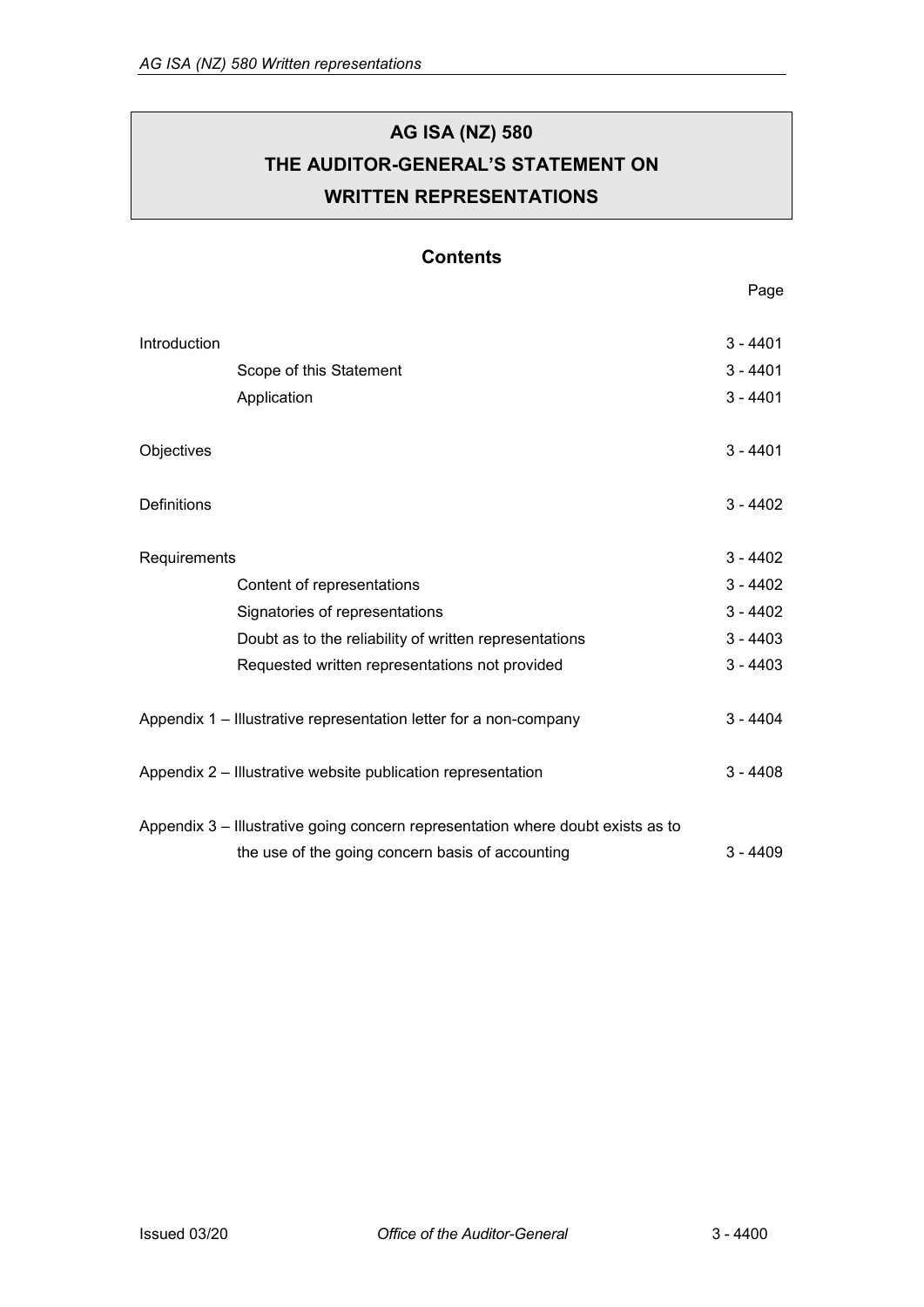## <span id="page-1-0"></span>**Introduction**

### <span id="page-1-1"></span>**Scope of this Statement**

- 1. This Auditor-General's Auditing Statement:
	- (a) establishes the Auditor-General's requirements in relation to ISA (NZ) 580: *Written Representations* (ISA (NZ) 580);<sup>[1](#page-1-5)</sup>
	- (b) provides additional guidance to reflect the public sector perspective; and
	- (c) provides sample written representation templates for the Appointed Auditor to use.

### <span id="page-1-2"></span>**Application**

- 2. Compliance with this Statement is mandatory for Appointed Auditors who carry out annual audits on behalf of the Auditor-General. This Statement requires compliance with all of the requirements of ISA (NZ) 580 and the additional requirements included in this Statement.
- 3. This Statement applies to audits of financial statements and/or performance information that have been prepared for reporting periods ending on or after 1 April 2020, although earlier application is encouraged.

## <span id="page-1-3"></span>**Objectives**

- 4. The objectives of the Appointed Auditor are to:
	- (a) obtain written representations from those charged with governance<sup>[2](#page-1-6)</sup> confirming that they believe that they have fulfilled the fundamental responsibilities that constitute the premise on which an audit is conducted;
	- (b) support other audit evidence relevant to the financial and performance information or specific assertions in that information – by means of written representations or required by other ISAs (NZ) or by the Auditor-General's auditing standards and statements; and
	- (c) respond appropriately to written representations provided by those charged with governance or if those charged with governance do not provide the written representations requested by the Appointed Auditor.

<span id="page-1-4"></span>j

<span id="page-1-5"></span>The ISA (NZ) Auditing Standards are scoped so that they apply to audits of "historical financial information". However, for the purposes of the Auditor-General's Auditing Standards and Statements, all references to "historical financial information" should be read as the audit of "historical financial and historical performance information".

<span id="page-1-6"></span> $2^2$  For entities with no formal governance body, such as departments, the chief executive may provide the representations.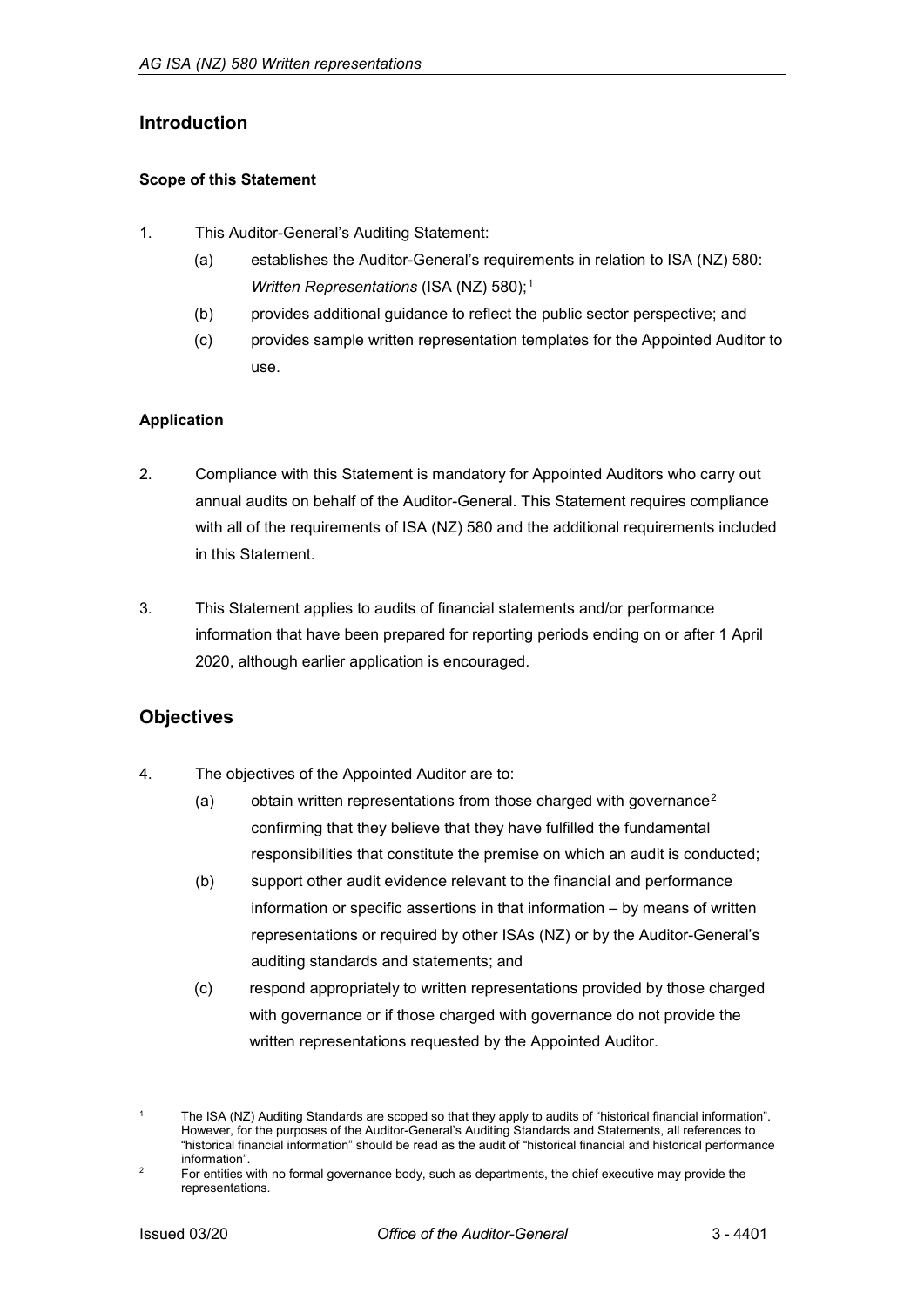## **Definitions**

- 5. For the purpose of this Auditor-General's Auditing Statement, the defined terms have the meanings attributed:
	- (a) in the Glossary of Terms issued by the New Zealand Auditing and Assurance Standards Board (the NZAuASB glossary) of the External Reporting Board (although, where a term with a specific meaning in the New Zealand public sector differs from the NZAuASB glossary, the New Zealand public sector definition shall prevail); and
	- (b) in the Auditor-General's Glossary of Terms.

## <span id="page-2-0"></span>**Requirements**

## <span id="page-2-1"></span>**Content of representations**

- 6. The written representation letter from a public entity shall, as a minimum:
	- (a) address all the issues included in the sample written representation letters, except where they are not applicable in the circumstances; and
	- (b) be consistent with the intent and meaning of the representations requested in the sample written representation letters.

Appendix 1 contains an illustrative written representation letter. Additional sample written representation letters, based on the requirements in this Statement and on the requirements contained in ISA (NZ) 580, may be provided by the OAG.

- 7. The Appointed Auditor shall supplement the wording of the written representation letter by requesting additional representations on material matters that are specific to the public entity subject to audit. Some examples of additional representations that may need to be requested include:
	- (a) a specific representation covering the publication of the audited financial and performance information and the related audit report on a website (in Appendix 2); and
	- (b) an illustrative example of a going concern representation where there is an indication that the going concern basis of accounting may be in doubt (in Appendix 3).

## <span id="page-2-2"></span>**Signatories of representations**

8. The Appointed Auditor shall request written representations from those charged with governance with appropriate responsibilities for the financial and performance information.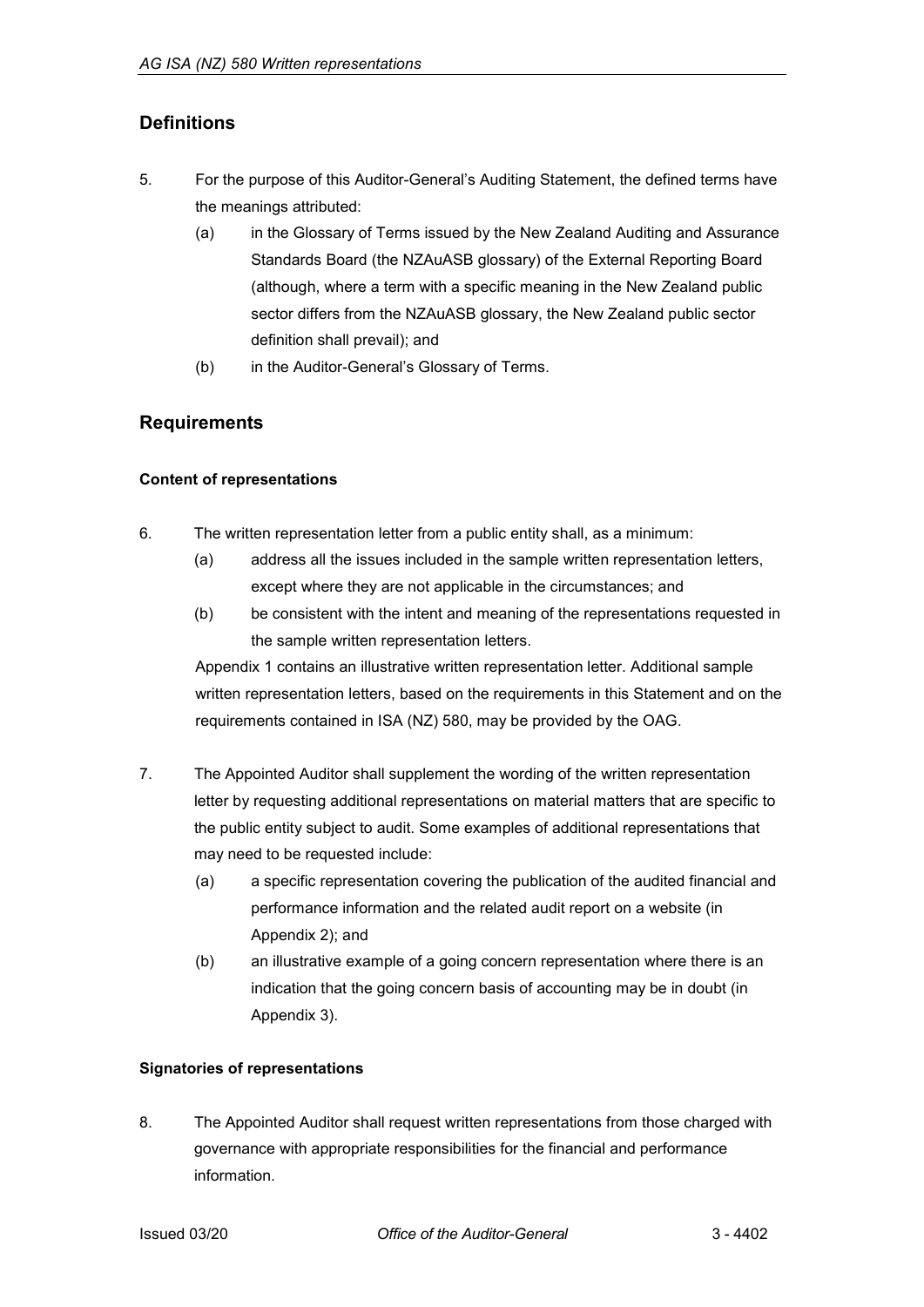The written representation letter may be countersigned by the chief executive officer and other relevant personnel, such as the chief financial officer.

### <span id="page-3-0"></span>**Doubt as to the reliability of written representations**

9. If, in meeting the requirements of paragraphs 16 and 18 of ISA (NZ) 580, the Appointed Auditor concludes that the written representations are not reliable, the Appointed Auditor shall refer the matter to the OAG. The OAG, in consultation with the Appointed Auditor, shall determine the effect on the audit report together with any other reporting actions.

### <span id="page-3-1"></span>**Requested written representations not provided**

10. If, in meeting the requirements of paragraph 19 of ISA (NZ) 580, the Appointed Auditor is unable to obtain the requested written representations, the Appointed Auditor shall refer the matter to the OAG. The OAG, in consultation with the Appointed Auditor, shall determine the effect on the audit opinion, together with any other reporting actions.

\*\*\*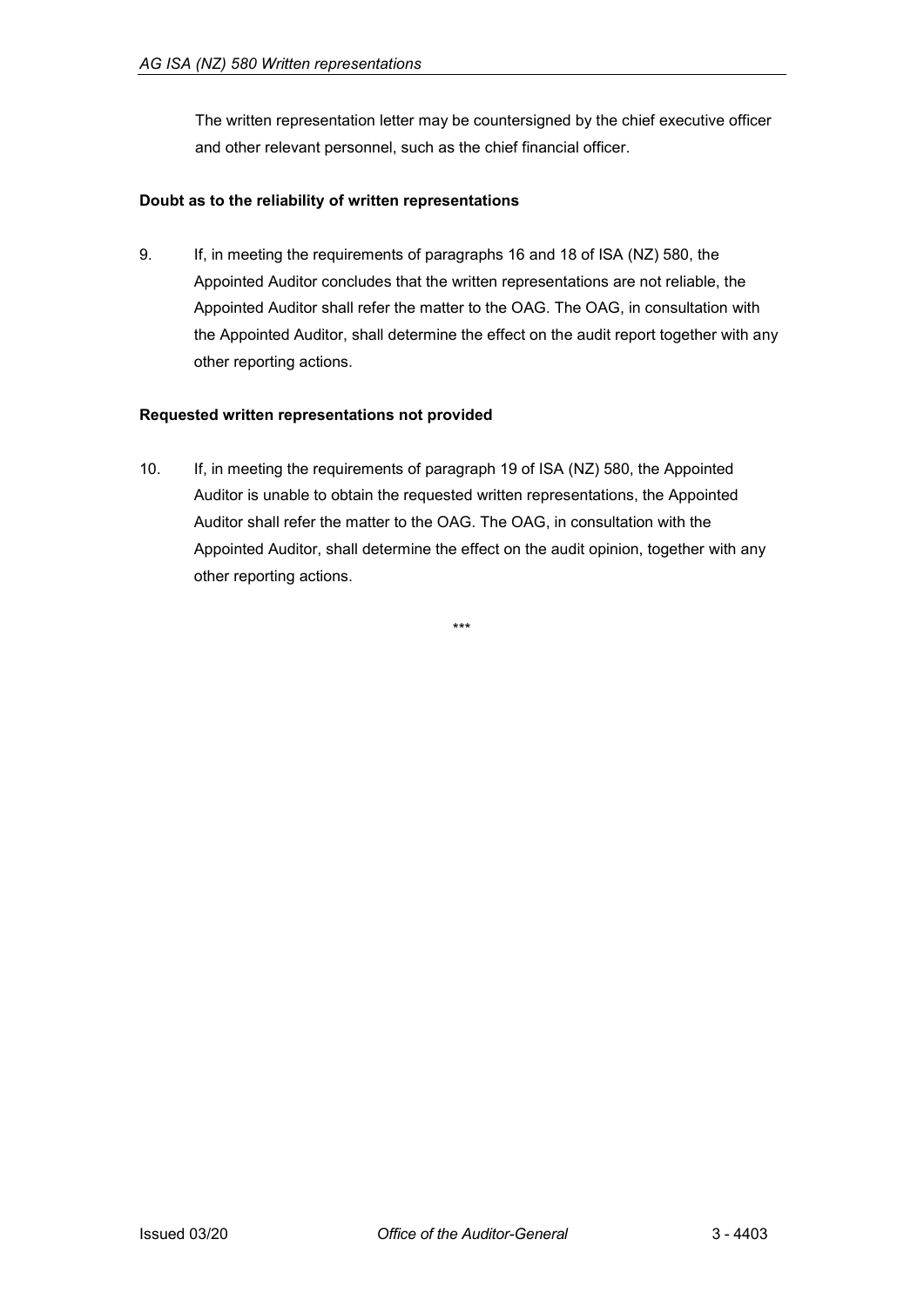## <span id="page-4-0"></span>**Appendix 1 – Illustrative representation letter for a non-company**

The following illustrative letter, which is based on the requirements in AG ISA (NZ) 580 and ISA (NZ) 580, is not to be considered as an all-inclusive list of issues to be addressed in the written representation letter sought from those charged with governance. In all cases where this illustrative representation letter is used, the contents of the letter should be reviewed for their relevance and appropriateness, and additions or deletions made to it where considered necessary.

It is assumed in this illustration that:

- the entity is required to prepare financial statements and a statement of performance;<sup>[3](#page-4-1)</sup> and
- the financial statements and the statement of performance have been prepared using a fair presentation framework.

#### [*Public entity letterhead*]

[*Date*]

[*Appointed Auditor*] [*Audit Service Provider*] [*Address 1*] [*TOWN or CITY*]

#### **REPRESENTATION LETTER FOR THE YEAR ENDED [***DD MM 20XX***]**

This representation letter is provided in connection with your audit, carried out on behalf of the Auditor-General, of the financial statements and statement of performance of [*Name of public entity*] for the year ended [*DD MM 20XX*] for the purpose of expressing an independent opinion about whether:

the financial statements:

- present fairly, in all material respects:
	- the financial position as at [*DD MM 20XX*]; and
		- the financial performance and cash flows for the year then ended; and
- comply with generally accepted accounting practice in New Zealand in accordance with [*the applicable financial reporting framework*]; and

the statement of performance:

- presents fairly, in all material respects, the performance for the year ended [*DD MM 20XX*], including:
	- the performance achievements as compared with forecasts included in the statement of performance expectations for the financial year; and
	- the actual revenue and expenses as compared with the forecasts included in the statement of performance expectations for the financial year; and
- complies with generally accepted accounting practice in New Zealand.

We understand that your audit was carried out in accordance with the Auditing Standards issued by the Auditor-General, which incorporate the Professional and Ethical Standards and the International Standards on Auditing (New Zealand) issued by the New Zealand Auditing and Assurance Standards Board. [4](#page-4-2)

<span id="page-4-2"></span><span id="page-4-1"></span><sup>&</sup>lt;sup>3</sup> The Appointed Auditor should ensure that the references to the statements that have been audited in the representation letter are consistent with the statements in the audit report where an opinion is provided.

This wording should be the same wording that is included in the audit report.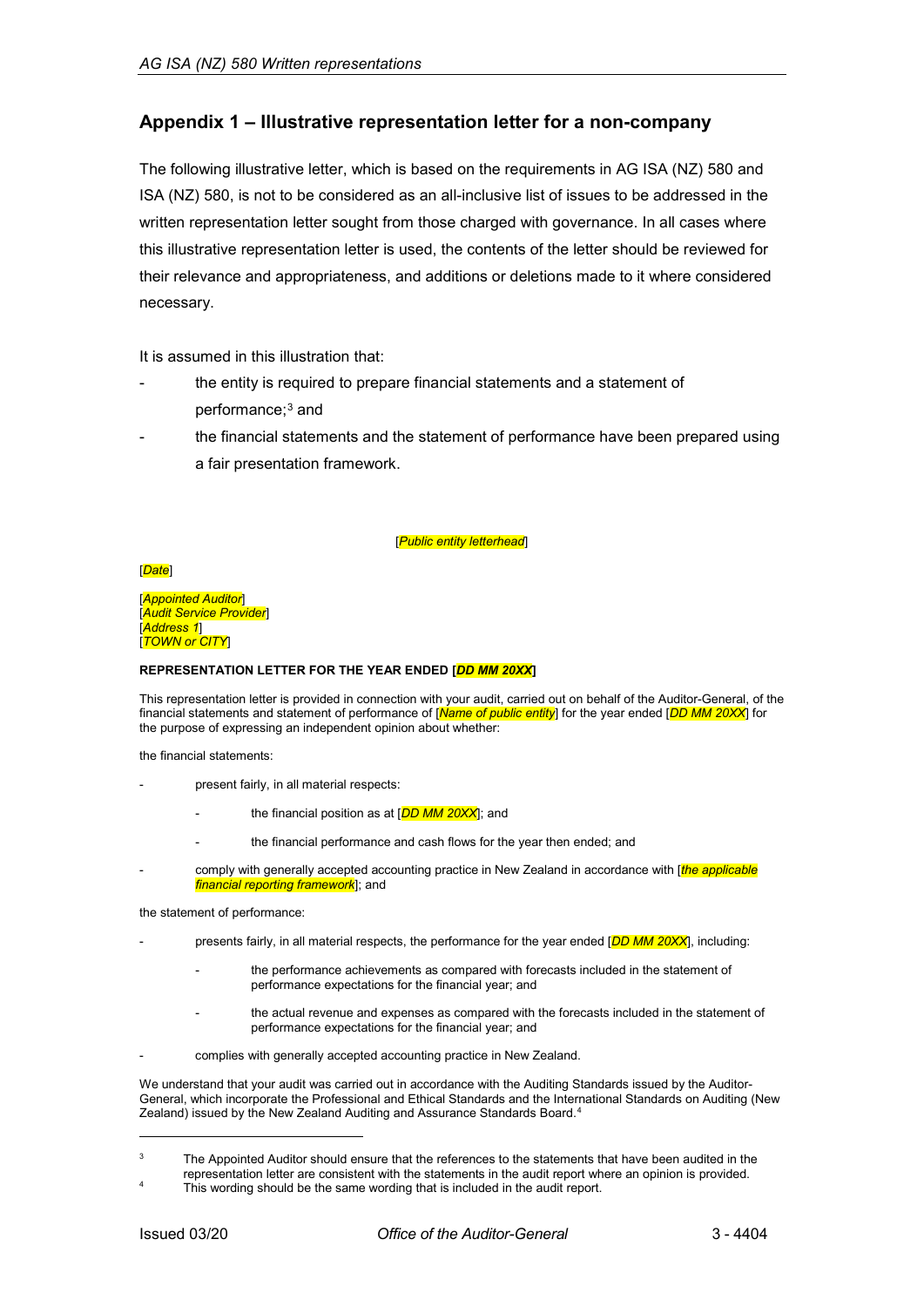#### [*We understand that, because you will be issuing a non-standard audit report, the Auditor-General has the responsibility to refer to that audit report in a report to Parliament in accordance with section 20 of the Public Audit Act 2001.*] [5](#page-5-0)

#### **General representations**

To the best of our knowledge and belief:

- the resources, activities, [*and entities*] under our control have been operating effectively and efficiently;
- we have complied with our statutory obligations, including laws, regulations, and contractual requirements;
- we have carried out our decisions and actions with due regard to minimising waste;
- we have met Parliament's and the public's expectations of appropriate standards of behaviour in the public sector (that is, we have carried out our decisions and actions with due regard to probity); and
- any decisions or actions have been taken with due regard to financial prudence.

We also acknowledge that we have responsibility for designing, implementing, and maintaining internal control (to the extent that is reasonably practical given the size of [*Name of public entity*]) to prevent and detect fraud or error, and which enables the preparation of the financial statements and the statement of performance that are free from material misstatement whether due to fraud or error (*a requirement of paragraph NZ40.1(a) in ISA (NZ) 240*).

#### **Representations on the financial statements and the statement of performance**

We confirm that all transactions have been recorded in the accounting records and are reflected in the financial statements and statement of performance, and that, to the best of our knowledge and belief, having made such inquiries as we considered necessary for the purpose of appropriately informing ourselves:

- we have fulfilled our responsibilities for preparing and presenting the financial statements and the statement of performance as required by **[***specify the statutory or other requirements for the preparation of the financial statements and statement of performance*] and, in particular, that:
	- the financial statements:
		- present fairly, in all material respects:
			- the financial position as at [*DD MM 20XX*]; and
			- the financial performance and cash flows for the year then ended; and
		- comply with generally accepted accounting practice in New Zealand in accordance with [*the applicable financial reporting framework*]; and
		- the statement of performance:
			- presents fairly, in all material respects, the performance for the year ended [DD MM *20XX*], including:
				- the performance achievements as compared with forecasts included in the statement of performance expectations for the financial year; and
				- the actual revenue and expenses as compared with the forecasts included in the statement of performance expectations for the financial year; and
				- complies with generally accepted accounting practice in New Zealand;
- we believe the methods, significant assumptions, and data used in making and support the accounting estimates and the related disclosures in the financial statements and performance information are appropriate to achieve recognition, measurement, or disclosure that is in accordance with the applicable financial reporting framework (*a requirement of paragraph 37 in ISA (NZ) 540*);[6](#page-5-1)
- we have appropriately accounted for and disclosed the related party relationships and transactions in the financial statements (*a requirement of paragraph NZ26.1(b) in ISA (NZ) 550*);

<span id="page-5-0"></span><sup>&</sup>lt;sup>5</sup> This wording is optional and should only be included in the representation letter if the Appointed Auditor will be issuing a non-standard audit report.

<span id="page-5-1"></span><sup>6</sup> Appointed Auditors shall consider the need to obtain additional representations about specific accounting estimates, including in relation to the methods, assumptions, or data used, in accordance with the requirements of ISA (NZ) 540.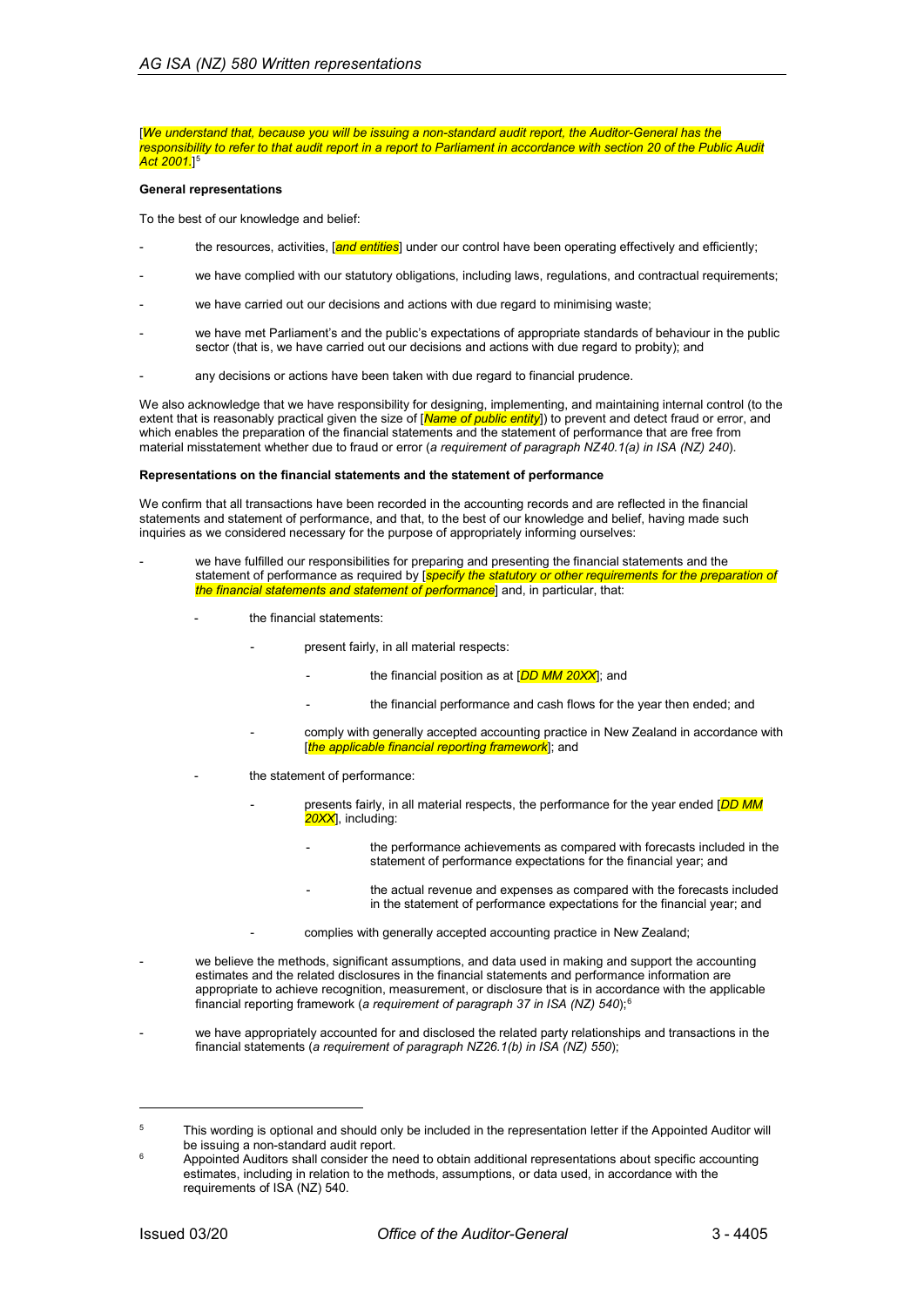- we have adjusted or disclosed all events subsequent to the date of the financial statements and the statement of performance that require adjustment or disclosure (*a requirement of paragraph NZ9.1 in ISA (NZ) 560*);
- we believe the effects of uncorrected misstatements are immaterial, both individually and in the aggregate, to the financial statements and statement of performance as a whole – a list of the uncorrected misstatements is attached to this representation letter (*a requirement of paragraph NZ14.1 in ISA (NZ) 450*);
- we have disclosed all known actual or possible litigation and claims whose effects should be considered when preparing the financial statements. Where applicable, such litigation and claims have been accounted for and disclosed in accordance with [*the applicable financial reporting framework*] (*a requirement of paragraph NZ12.1 in ISA (NZ) 501*)[*; and*]
- [*Any other matters that the Appointed Auditor may consider appropriate.*]

#### **Representations about the provision of information**

We confirm that, to the best of our knowledge and belief, having made such enquiries as we considered necessary for the purpose of appropriately informing ourselves:

- we have provided you with:
	- all information, such as records and documentation, and other matters that are relevant to preparing and presenting the financial statements and the statement of performance; and
	- unrestricted access to persons within the entity from whom you determined it necessary to obtain audit evidence;
- we have disclosed to you the results of our assessment of the risk that the financial statements and statement of performance may be materially misstated as a result of fraud (*a requirement of paragraph NZ40.1(b) in ISA (NZ) 240*);
- we have disclosed to you all information in relation to fraud or suspected fraud that we are aware of and that affects the entity and involves:
	- management:
	- employees who have significant roles in internal control; or
	- others where the fraud could have a material effect on the financial statements and the statement of performance (*a requirement of paragraph NZ40.1(c) in ISA (NZ) 240*);
- we have disclosed to you all information in relation to allegations of fraud, or suspected fraud, affecting the entity's financial statements and statement of performance communicated by employees, former employees, analysts, regulators, or others (*a requirement of paragraph NZ40.1(d) in ISA (NZ) 240*);
- we have disclosed to you all known instances of non-compliance or suspected non-compliance with laws and regulations whose effects should be considered when preparing financial statements and the statement of performance (*a requirement of paragraph NZ1[7](#page-6-0).1 in ISA (NZ) 250 (Revised)*);<sup>7</sup>
- [we have provided you with all the other documents (other information) that will accompany the financial *statements and the performance information, that is consistent with the financial statements and the performance information, and that does not contain any material misstatements;*] [8](#page-6-1)
- we have disclosed the identity of the related parties, all of their relationships, and all of their transactions of which we are aware (*a requirement of paragraph NZ26.1(a) in ISA (NZ) 550*)[*; and*]

[Any other matters that the Appointed Auditor may consider appropriate.]

#### **Going concern basis of accounting**[9](#page-6-2)

<span id="page-6-1"></span><span id="page-6-0"></span> $7 \text{ This paragraph may be enhanced to make specific reference to specific laws and regulations, such as making }$ reference to the laws and regulations for setting local government rates.

<span id="page-6-2"></span>Include this text in the representation letter if the entity is including all "other information" in the annual report. However, if the "other information" is not available when you issue your audit report, include the following text instead: [*we will provide you with the final version of the following documents that will accompany the financial* 

*statements and the performance information by [date], which is before the annual report is issued, and we confirm that the information contained in these documents will be consistent with the financial statements and the performance information, and will not contain any material misstatements:* - *[list documents to be provided]*]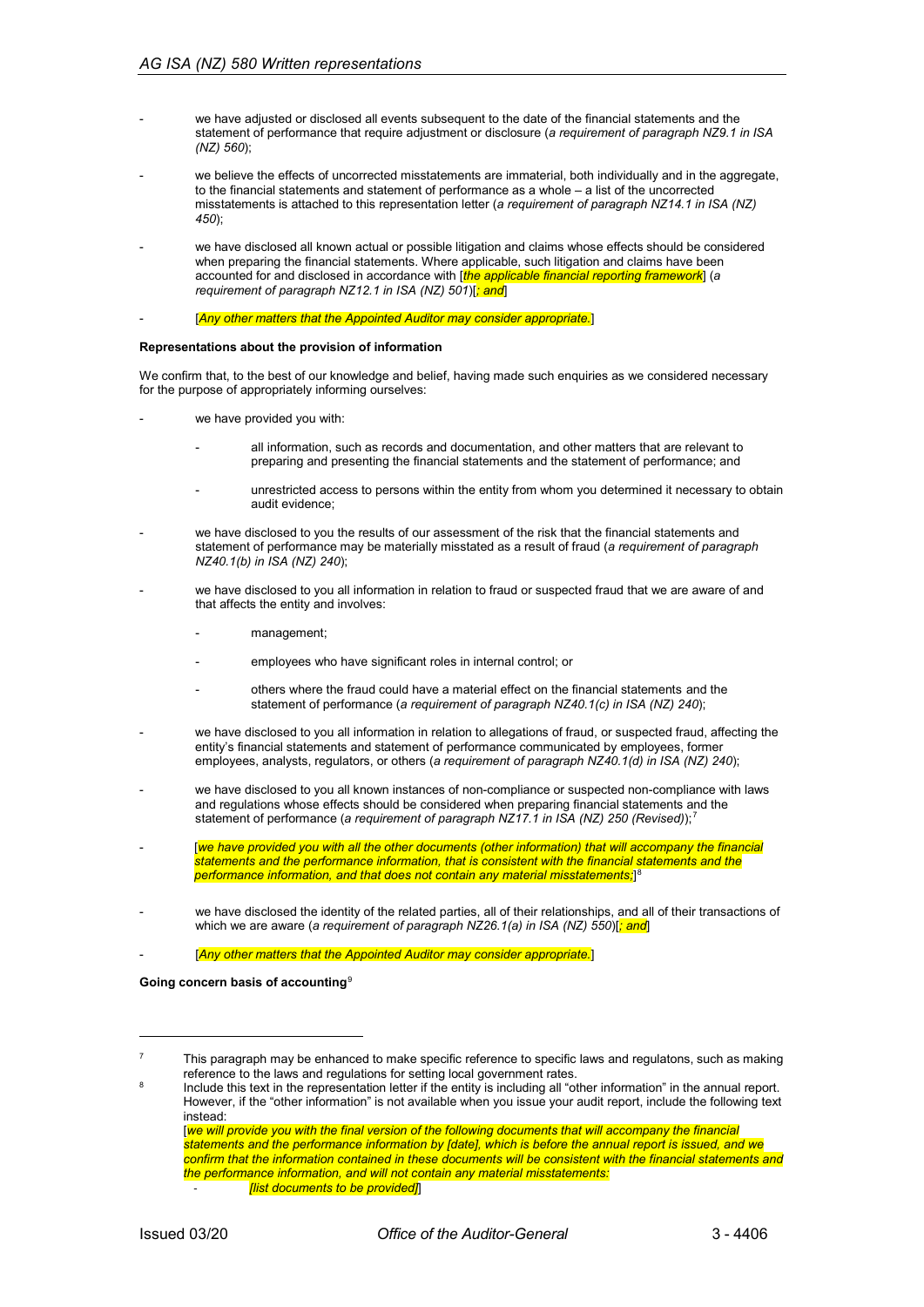We confirm that, to the best of our knowledge and belief, the [*Name of public entity*] has adequate resources to continue operations at its current level for the foreseeable future. For this reason, the [*Governing body*] continues to adopt the going concern basis of accounting in preparing the financial statements and the statement of performance for the year ended [*DD MM 20XX*]. We have reached this conclusion after making enquiries and having regard to circumstances that we consider likely to affect the [*Name of public entity*] during the period of one year from [*date of signing the financial statements and the statement of performance*] and to circumstances that we know will occur after that date that could affect the validity of the going concern basis of accounting. [*Insert details of key considerations (for example, operating and cash flow forecasts, forecast borrowing requirements, commitments, and contingencies)*.]

We consider that the financial statements and the statement of performance adequately disclose the circumstances and any uncertainties that we can reasonably be expected to be aware of concerning the adoption of the going concern basis of accounting by the [*Name of public entity*].

The representations in this letter are made at your request and to supplement information obtained by you from the records of the [*Name of public entity*] and to confirm information given to you orally.

Yours faithfully

**Chairperson** 

Chief executive

<sup>&</sup>lt;sup>9</sup> If there is any doubt about the validity of the going concern basis of accounting, the going concern section in this representation letter should be replaced with the going concern representation in Appendix 3 (a requirement of paragraph 16 in ISA (NZ) 570).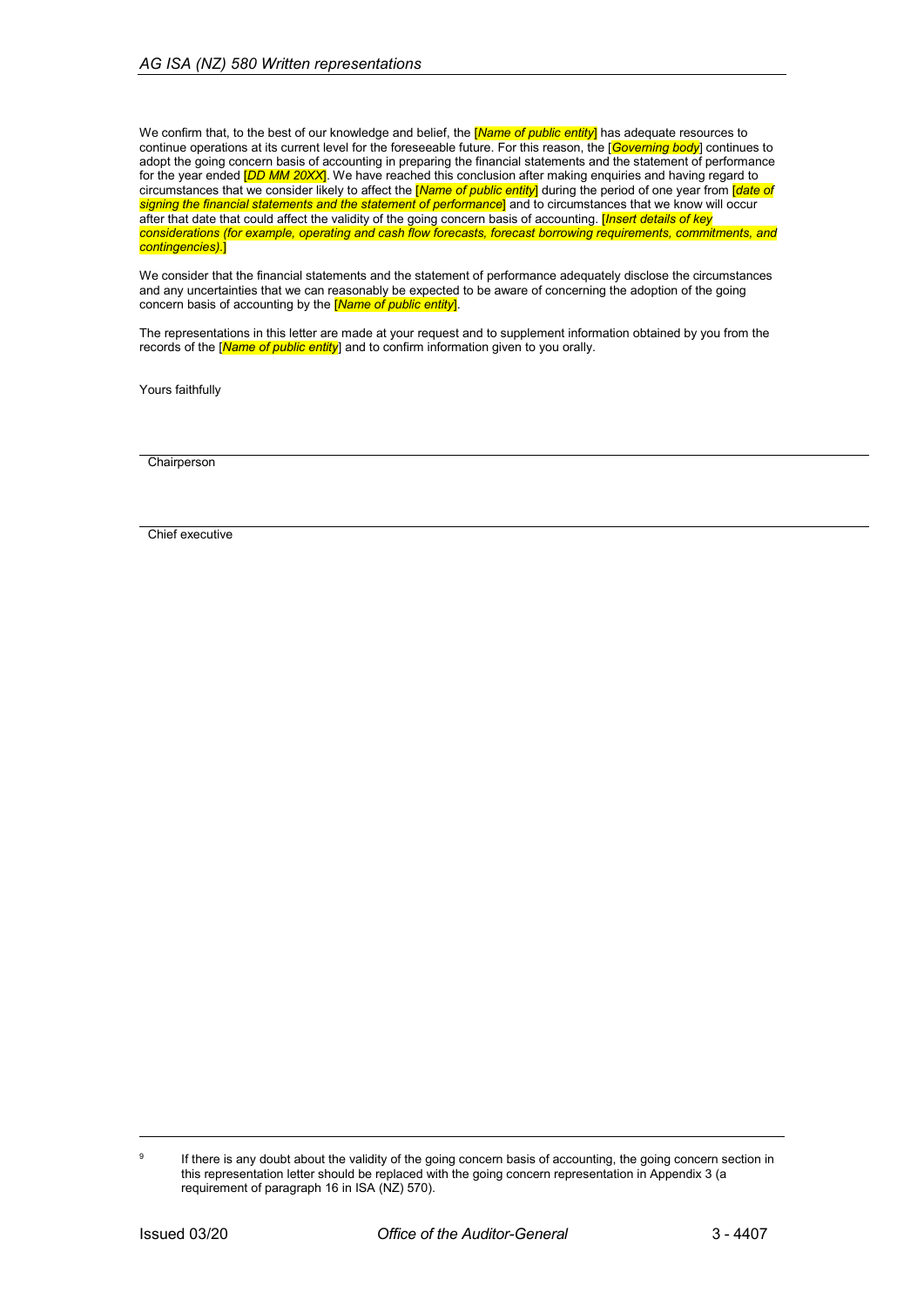## <span id="page-8-0"></span>**Appendix 2 – Illustrative website publication representation**

The following is an illustration of an additional representation that can be included in the representation letter when the entity intends publishing its audited financial statements and statement of performance and the related audit report on a website.

*Publication of the financial statements [and statement of performance] and related audit report on a website*

- The [*Governing body*] accepts that it is responsible for the electronic presentation of the audited financial statements [*and statement of performance*].
- The electronic version of the audited financial statements [and statement of performance] and the related audit report presented on the website are the same as the final signed version of the audited financial statements [*and statement of performance*] and audit report.
- We have clearly differentiated between audited and unaudited information on the website and understand the risk of potential misrepresentation without appropriate controls.
- We have assessed the security controls over audited financial [*and performance*] information and the related audit report, and are satisfied that procedures are adequate to ensure the integrity of the information provided.
- Where the audit report on the full financial statements [*and statement of performance*] is provided on a website, the financial statements [*and statement of performance*] are also provided in full.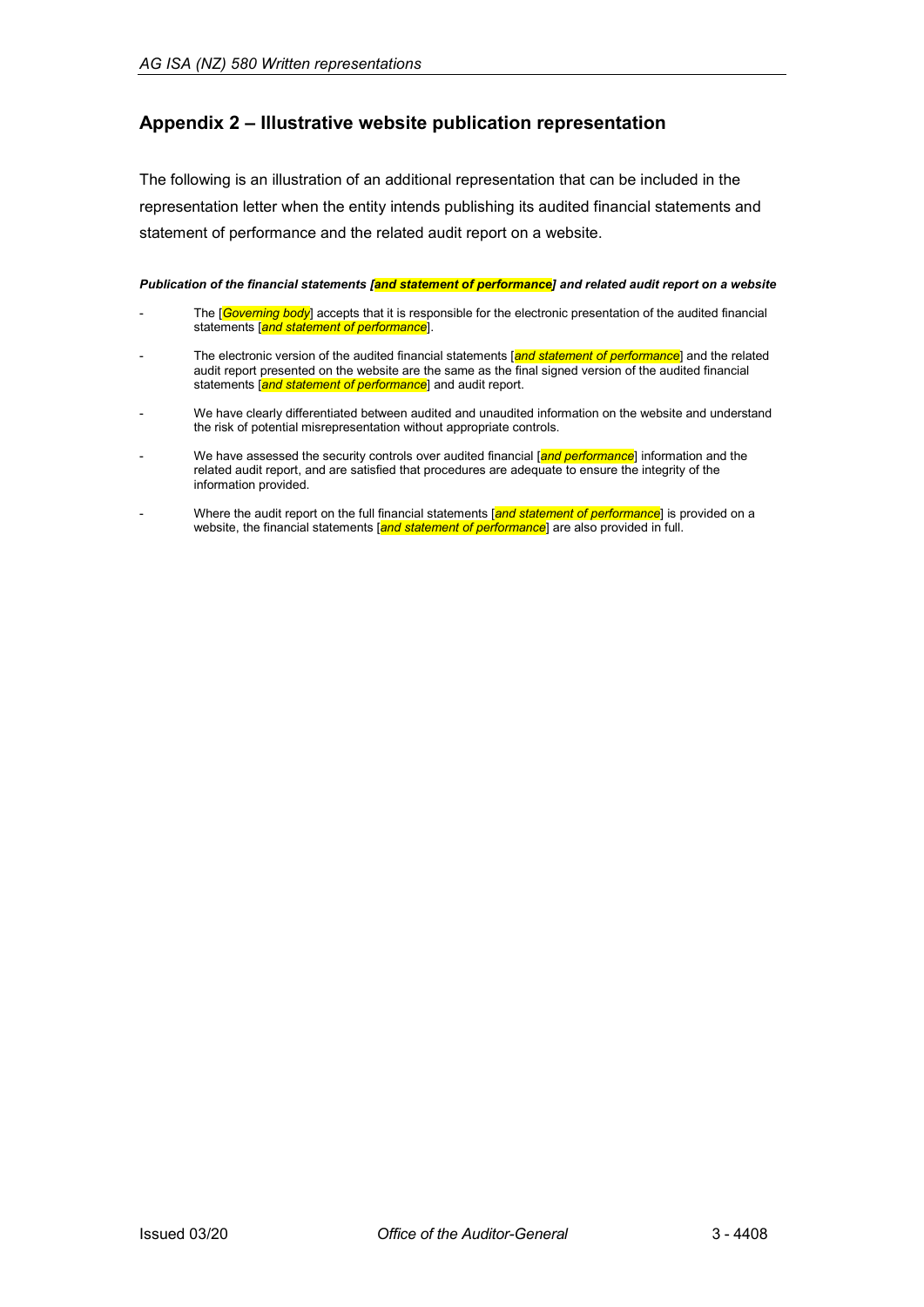## <span id="page-9-0"></span>**Appendix 3 – Illustrative going concern representation where doubt exists as to the use of the going concern basis of accounting**

#### **Going concern basis of accounting**

The considered view of the [*Governing body*] is that, after making enquiries, the [*Governing body*] has a reasonable expectation that the [*Name of public entity*] has adequate resources to continue operations for the foreseeable future. For this reason, the [*Governing body*] continues to adopt the going concern basis of accounting in preparing the financial statements and the statement of performance for the year ended [*DD MM 20XX*].

The [*Governing body*] has reached this conclusion having regard to circumstances that it considers likely to affect the [*Name of public entity*] during the period of one year from [*date of signing the financial statements and the statement of performance*] and to circumstances that it knows will occur after that date that could affect the validity of the going concern basis of accounting. The key considerations are set out below.<sup>[10](#page-9-1)</sup>

#### *Operating and cash flow forecasts*

The [*Governing body*] has considered forecast information relating to operational viability and cash flow requirements. The [*Governing body*] is satisfied that there will be enough cash flows generated from operating activities to meet the investing and financing cash flow requirements of the [*Name of public entity*].

#### *Borrowing covenants and forecast borrowing requirements*

Throughout the year, the [*Name of public entity*] has conformed with the requirements of its banking arrangements, debenture trust deeds, or negative pledge agreements, including those relating to its net tangible assets ratios.

The forecasts for the next […] months prepared by the [*Governing body*] show that the available borrowing facilities exceed the peak borrowing requirements by a margin of [*\$amount*]. Furthermore, the forecast borrowing requirements can be met without breaching covenants or other borrowing restrictions.

#### *Commitments*

The [*Name of public entity*] has commitments that are analysed as follows:

|                                                                                                                                  | \$000           |
|----------------------------------------------------------------------------------------------------------------------------------|-----------------|
| Relating to existing activities:<br>Fixed assets - contracted                                                                    | XX              |
| Fixed assets - budgeted but not contracted                                                                                       | <u>XX</u><br>XX |
| Relating to expansion:<br>Fixed assets - contracted                                                                              | XX              |
| Fixed assets – budgeted but not contracted                                                                                       | <u>XX</u><br>XX |
| <b>Total</b>                                                                                                                     | <b>XXX</b>      |
| The commitments for existing activities will be incurred in the next $\mathfrak l$ . I months and will be met out of established |                 |

tments for existing activities will be incurred in the next <mark>[…]</mark> months and will be met out of established facilities.

The commitments for future expansion will start to be incurred in  $\left[\ldots\right]$  months' time and will be met partly out of existing facilities and partly out of new funds.

[*Note X*] to the financial statements also shows lease commitments. These are to meet existing needs and will be met out of current funds.

#### *Contingencies*

[*Note X*] to the financial statements and the statement of performance explains the [*Name of public entity*]'s contingencies. As stated, the [*Governing body*] does not consider that provision for these items is necessary and has not therefore arranged funding to meet the liability should the contingency be realised. The [*Governing body*] does not consider that the contingency affects the appropriateness of the going concern basis of accounting in preparing the financial statements and the statement of performance for the year ended [*DD MM 20XX*].

#### *[or alternatively]*

<span id="page-9-1"></span><sup>&</sup>lt;sup>10</sup> Appointed Auditors should enhance the representations contained in this appendix in accordance wtith paragraph NZ16.1 in ISA (NZ) 570 to ensure that those charged with governance have outlined their plans for future actions and the feasibility of these plans when events or conditions have been identified that may cast significant doubt on the entity's ability to continue as a going concern.